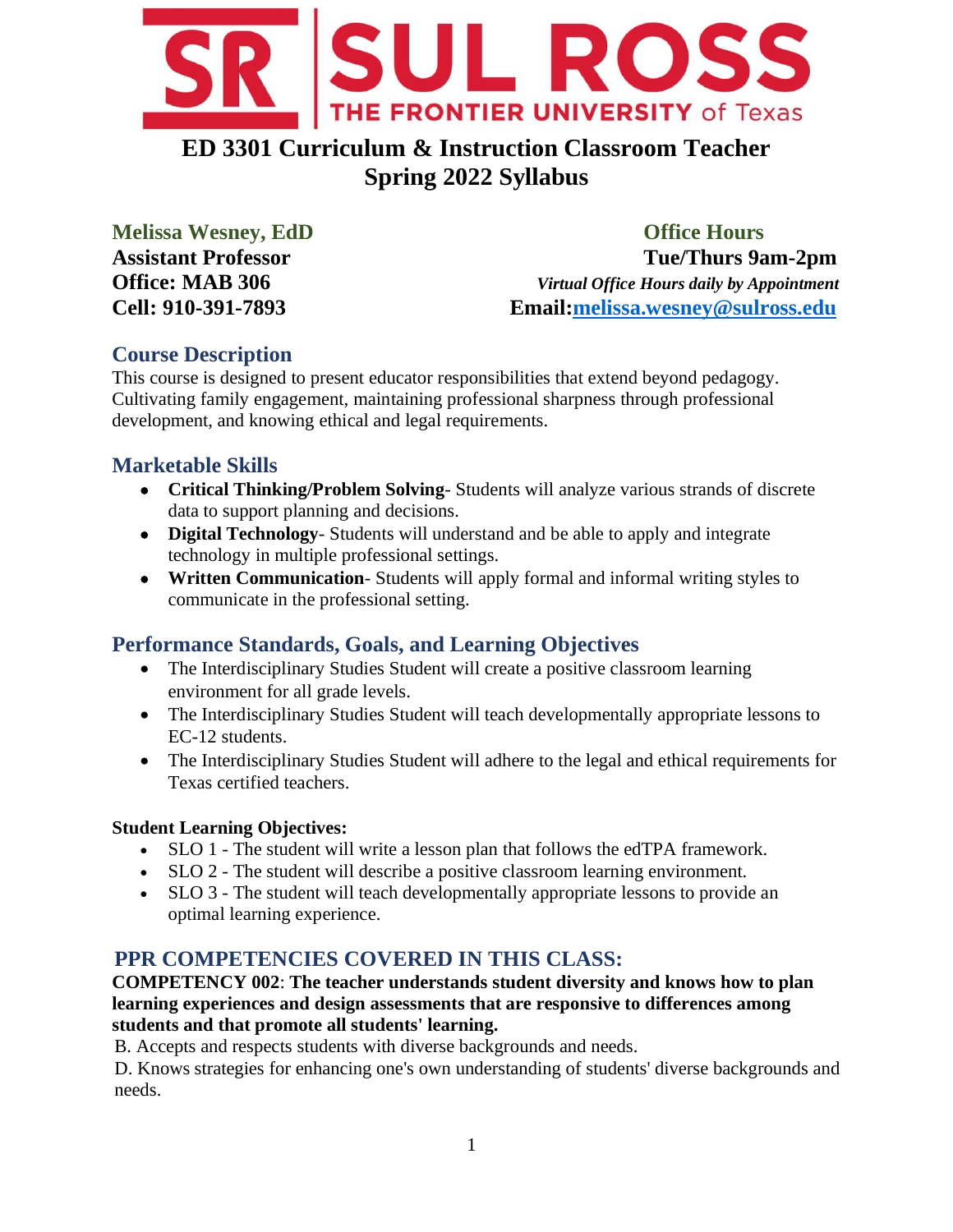#### **COMPETENCY 004**: **The teacher understands learning processes and factors that impact student learning and demonstrates this knowledge by planning effective, engaging instruction and appropriate assessments.**

L. Analyzes ways in which various teacher roles (e.g., facilitator, lecturer) and student roles (e.g., active learner, observer, group participant) impact student learning.

#### **COMPETENCY 006**: **The teacher understands strategies for creating an organized and productive learning environment and for managing student behavior.**

F. Uses technological tools to perform administrative tasks such as taking attendance, maintaining grade books, and facilitating communication.

G. Works with volunteers and paraprofessionals to enhance and enrich instruction and applies procedures for monitoring the performance of volunteers and paraprofessionals in the classroom.

#### **COMPETENCY 009: The teacher incorporates the effective use of technology to plan, organize, deliver, and evaluate instruction for all students.**

B. Understands issues related to the appropriate use of technology in society and follows guidelines for the legal and ethical use of technology and digital information (e.g., privacy guidelines, copyright laws, acceptable use policies).

C. Applies procedures for acquiring, analyzing, and evaluating electronic information (e.g., locating information on networks, accessing, and manipulating information from secondary storage and remote devices, using online help and other documentation, evaluating electronic information for accuracy and validity).

D. Knows how to use task-appropriate tools and procedures to synthesize knowledge, create and modify solutions and evaluate results to support the work of individuals and groups in problemsolving situations and project-based learning activities (e.g., planning, creating, and editing word processing documents, spreadsheet documents and databases; using graphic tools; participating in electronic communities as learner, initiator and contributor; sharing information through online communication).

H. Identifies and addresses equity issues related to the use of technology.

#### **COMPETENCY 011**: **The teacher understands the importance of family involvement in children's education and knows how to interact and communicate effectively with families.**

- A. Applies knowledge of appropriate ways (including electronic communication) to work and communicate effectively with families in various situations.
- B. Engages families, parents, guardians, and other legal caregivers in various aspects of the educational program.
- C. Interacts appropriately with all families, including those that have diverse characteristics, backgrounds and needs.
- D. Communicates effectively with families on a regular basis (e.g., to share information about students' progress) and responds to their concerns.
- E. Conducts effective conferences with parents, guardians, and other legal caregivers.
- F. Effectively uses family support resources (e.g., community, interagency) to enhance family involvement in student learning.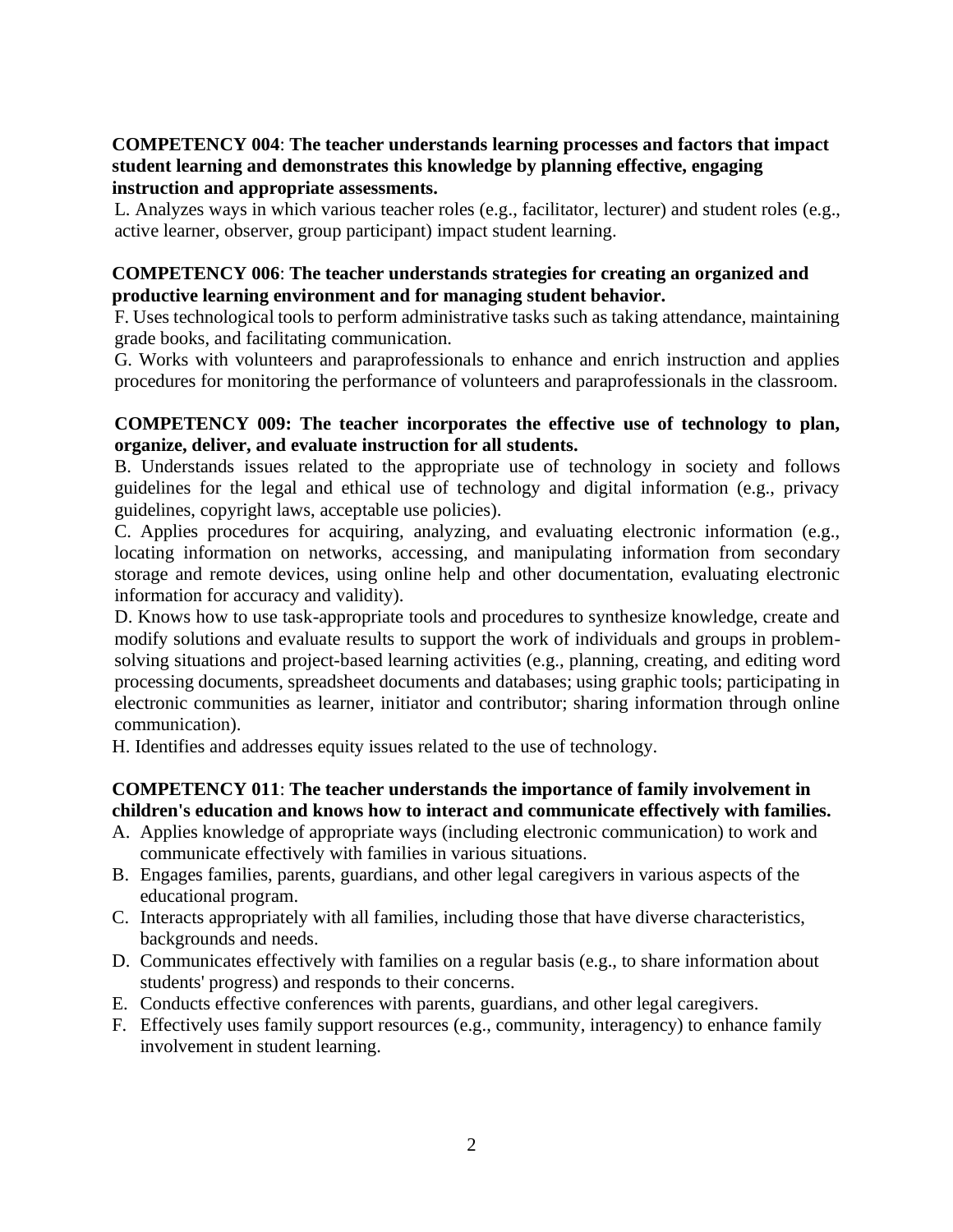#### **COMPETENCY 012**: **The teacher enhances professional knowledge and skills by effectively interacting with other members of the educational community and participating in various types of professional activities.**

- A. Interacts appropriately with other professionals in the school community (e.g., vertical teaming, horizontal teaming, team teaching, mentoring).
- B. Maintains supportive, cooperative relationships with professional colleagues and collaborates to support students' learning and to achieve campus and district goals.
- C. Knows the roles and responsibilities of specialists and other professionals at the building and district levels (e.g., department chairperson, principal, board of trustees, curriculum coordinator, technology coordinator, special education professional).
- D. Understands the value of participating in school activities and contributes to school and district (e.g., by participating in decision making and problem solving, sharing ideas and expertise, serving on committees, volunteering to participate in events and projects).
- E. Uses resources and support systems effectively (e.g., mentors, service centers, state initiatives, universities) to address professional development needs.
- F. Recognizes characteristics, goals and procedures associated with teacher appraisal and uses appraisal results to improve teaching skills.
- G. Works productively with supervisors, mentors, and other colleagues to address issues and to enhance professional knowledge and skills.
- H. Understands and uses professional development resources (e.g., mentors and other support systems, conferences, online resources, workshops, journals, professional associations, coursework) to enhance knowledge, pedagogical skills, and technological expertise.

#### **COMPETENCY 013**: **The teacher understands and adheres to legal and ethical requirements for educators and is knowledgeable of the structure of education in Texas.**

- A. Knows legal requirements for educators (e.g., those related to special education, students' and families' rights, student discipline, equity, child abuse) and adheres to legal guidelines in education-related situations.
- B. Knows and adheres to legal and ethical requirements regarding the use of educational resources and technologies (e.g., copyright, Fair Use, data security, privacy, acceptable use policies).
- C. Applies knowledge of ethical guidelines for educators in Texas (e.g., those related to confidentiality, interactions with students and others in the school community), including policies and procedures described in the Code of Ethics and Standard Practices for Texas Educators.
- D. Follows procedures and requirements for maintaining accurate student records.
- E. Understands the importance of and adheres to required procedures for administering state- and district-mandated assessments.
- F. Uses knowledge of the structure of the state education system, including relationships among campus, local and state components, to seek information and assistance.
- G. Advocates for students and for the profession in various situations.

## **Required Text**

*All materials needed for this course will be in Blackboard.*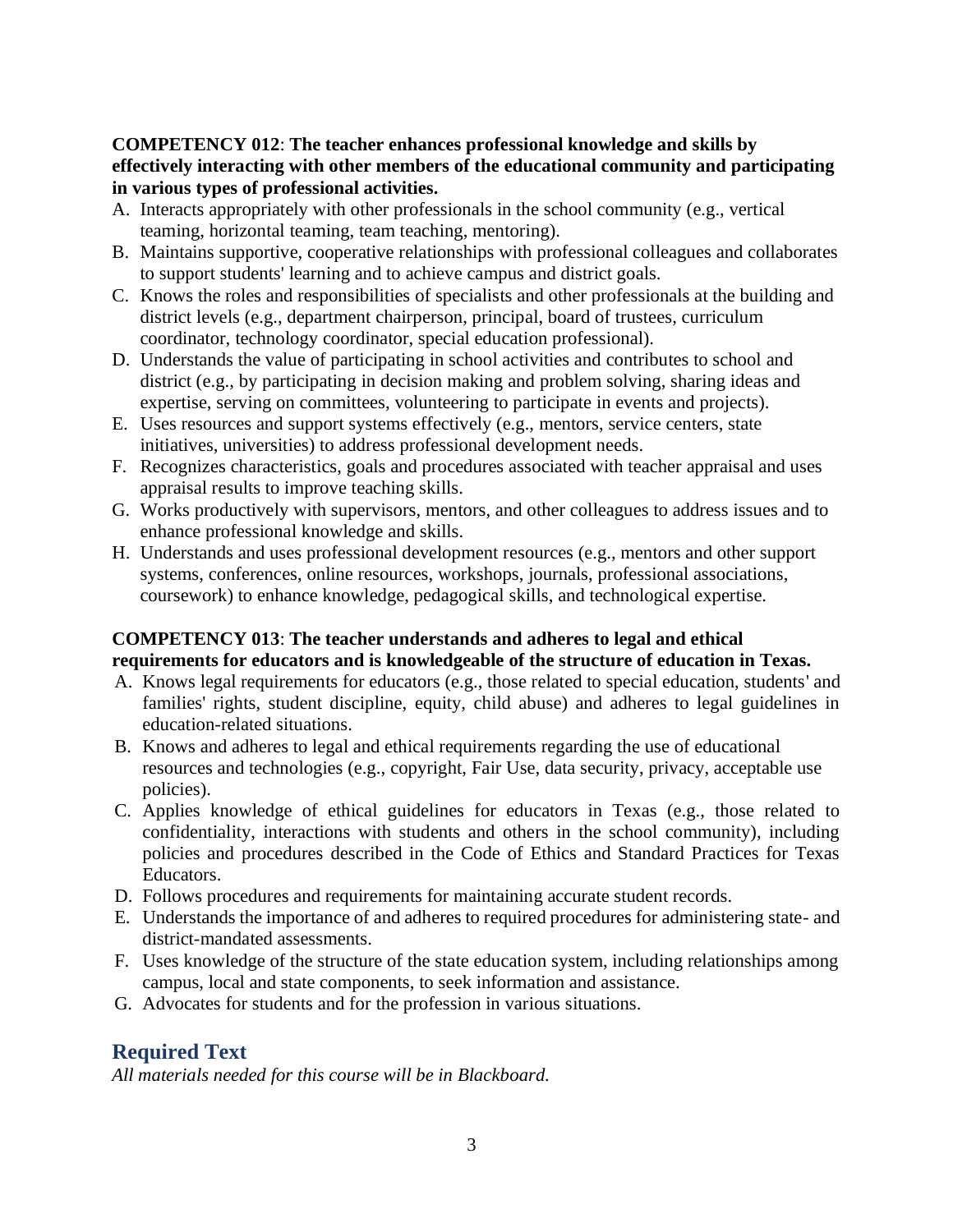### **Course Format**

*This is an online course. You will find all information in Blackboard. The course contains module readings, discussions, and written assignments.* 

## **Course Expectations**

#### **The instructor will:**

- $\Rightarrow$  Provide weekly communication and check-ins with students via announcements, videos, or email.
- $\Rightarrow$  Be available during office hours Tuesday and Thursday from 9:00AM-2:00PM weekly. Virtual office hours are daily, Monday-Friday, by appointment.
- $\Rightarrow$  Respond to student emails within 24-hours of receipt during the hours of 9:00AM-5:00PM, Monday-Friday. Weekend communication will occur as available.
- $\Rightarrow$  Provide grades/feedback to assignments within one week of the submission date.
- $\Rightarrow$  Provide clear and concise instructions on how to complete the online course requirements. Rubrics will be provided when they apply.
- $\Rightarrow$  Provide a range of opportunities to engage in the course content in a meaningful way.
- $\Rightarrow$  Listen to student feedback and adjust the course as needed to meet the needs of the students.

#### **The successful student:**

- $\Rightarrow$  Will familiarize themselves with the course syllabus, policies, assessments, evaluation, grading criteria, and course design.
- $\Rightarrow$  Will complete all coursework on assigned due date. If work cannot be completed by the due date due to illness, injury, family emergencies, etc., the student will make arrangements with the professor prior to the due date.
- $\Rightarrow$  Will engage in the course, with their peers, and the instructor with open communication and active participation.
- $\Rightarrow$  Will be respectful in their communication with the professor and classmates.
- $\Rightarrow$  Will respond to professor communication in a timely manner.
- $\Rightarrow$  Will not plagiarize and will demonstrate integrity in all their work.
- $\Rightarrow$  Will be proactive and resourceful to problem solve in case of internet or technical issues.

### **Course Assignments**

#### **Introduction Video (25 points)**

Candidates will create a short video to introduce themselves to the class via the Discussion Board.

#### **Performance Chart (100 points)**

Candidates will complete a performance chart for their school using data found at TXschools.org Candidates will analyze the data provided to determine recommendations.

#### **Teacher Reflection (100 points)**

Candidates will reflect on the *Points to Ponder and Necessary Personal Skills for Teachers* located in Module 2. Choose one from each section that you feel you possess (total of two only). Explain how you know that you have these traits and how it affects your students. Now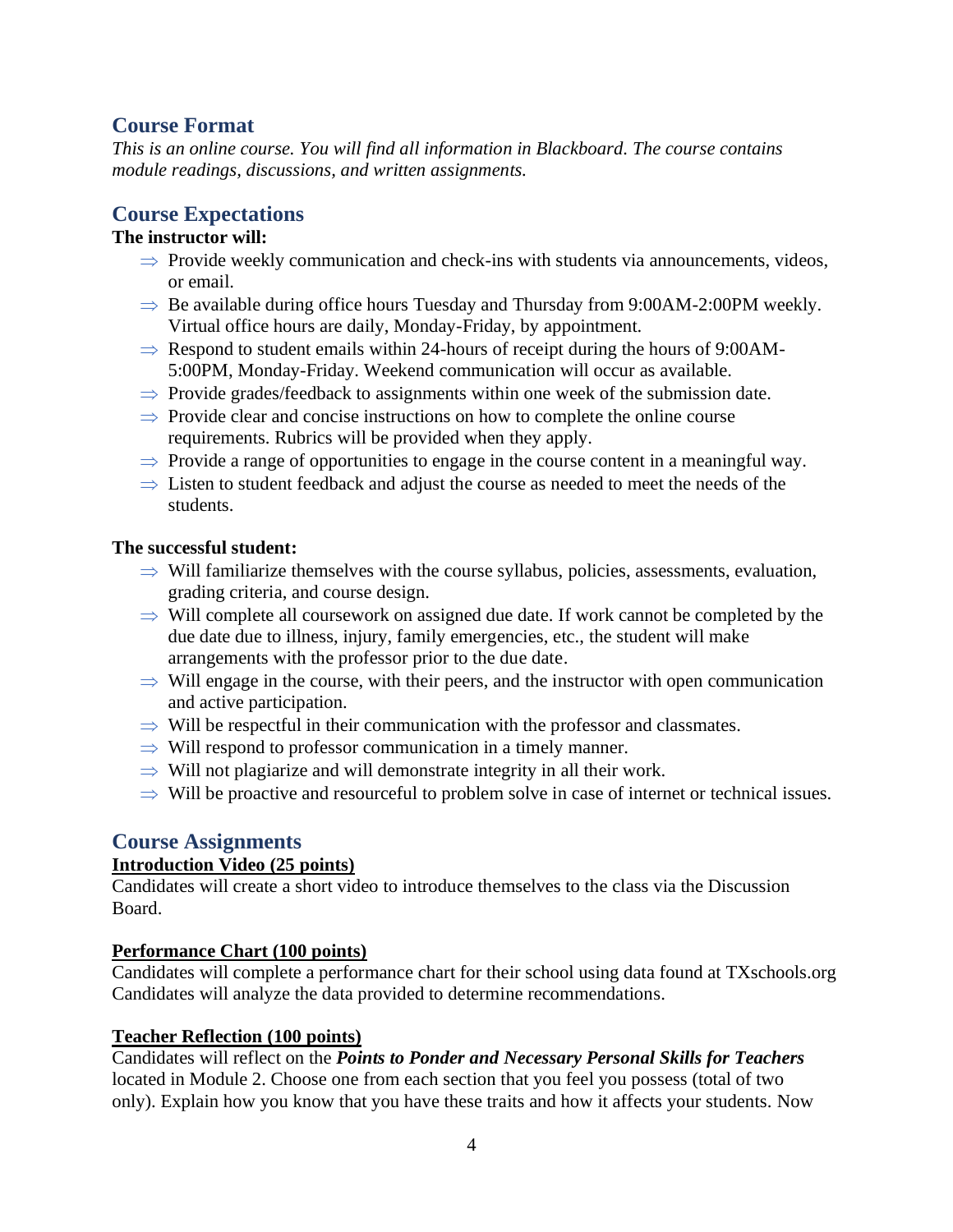choose two more, but this time choose traits that you need to work on. Explain ways that you will try to incorporate these traits into your student teaching semester to get better at them.

#### **Summarization of New Bills (100 points)**

Candidates will write a one-page paper to summarize New Bills in Education. Candidates will tell how the bill will affect them as a teacher. Candidates will also ask their cooperating teacher what they think of the new bills.

#### **Teaching Standards (100 points)**

Candidates will examine and reflect on PPR Competencies and Texas Standards. Candidates will complete a chart correlating the Texas Standards to the PPR Competencies.

#### **Code of Ethics Discussion (25 points)**

Candidates will create a written discussion board post (at least 250 words) or create a video to discuss the Code of Ethics. Candidates will respond to at least two classmates.

#### **Ethics (100 points)**

Candidates will reflect on the Code of Ethics by responding to various scenarios. Candidates will use the Code of Ethics and their District code of Conduct to answer questions giving the correct TAC numbers and verbiage.

#### **PD Teacher Interview (100 points)**

Candidates will interview their cooperating teacher to discover their thoughts on teacher professional development. Candidates may use the provided questions or develop their own. In a two-page paper, candidates will share what they learned from the interview as well as their views on professional development.

#### **Teacher Expectations (25 points)**

Candidates will create a written discussion board post (at least 250 words) or create a video to discuss their strengths and areas for growth in relation to T-TESS information/rubric. Candidates will respond to at least two classmates.

#### **Goal Setting (100 points)**

Candidates will create three to four professional goals using the information learned about T-TESS and a goal setting template.

#### **Special Education (100 points)**

Candidates will reflect on the information they have read about Special Education. In a two-page paper, candidates will discuss Special Education in Texas as well as the similarities and differences in an IEP and 504 Plan. Also discuss ways in which you plan to work effectively with students with disabilities in your future classroom.

#### **Resume and Interview Answers (200 points)**

Candidates will create a professional teacher resume. Candidates will also reflect on and answer common teacher interview questions (100 pts for each).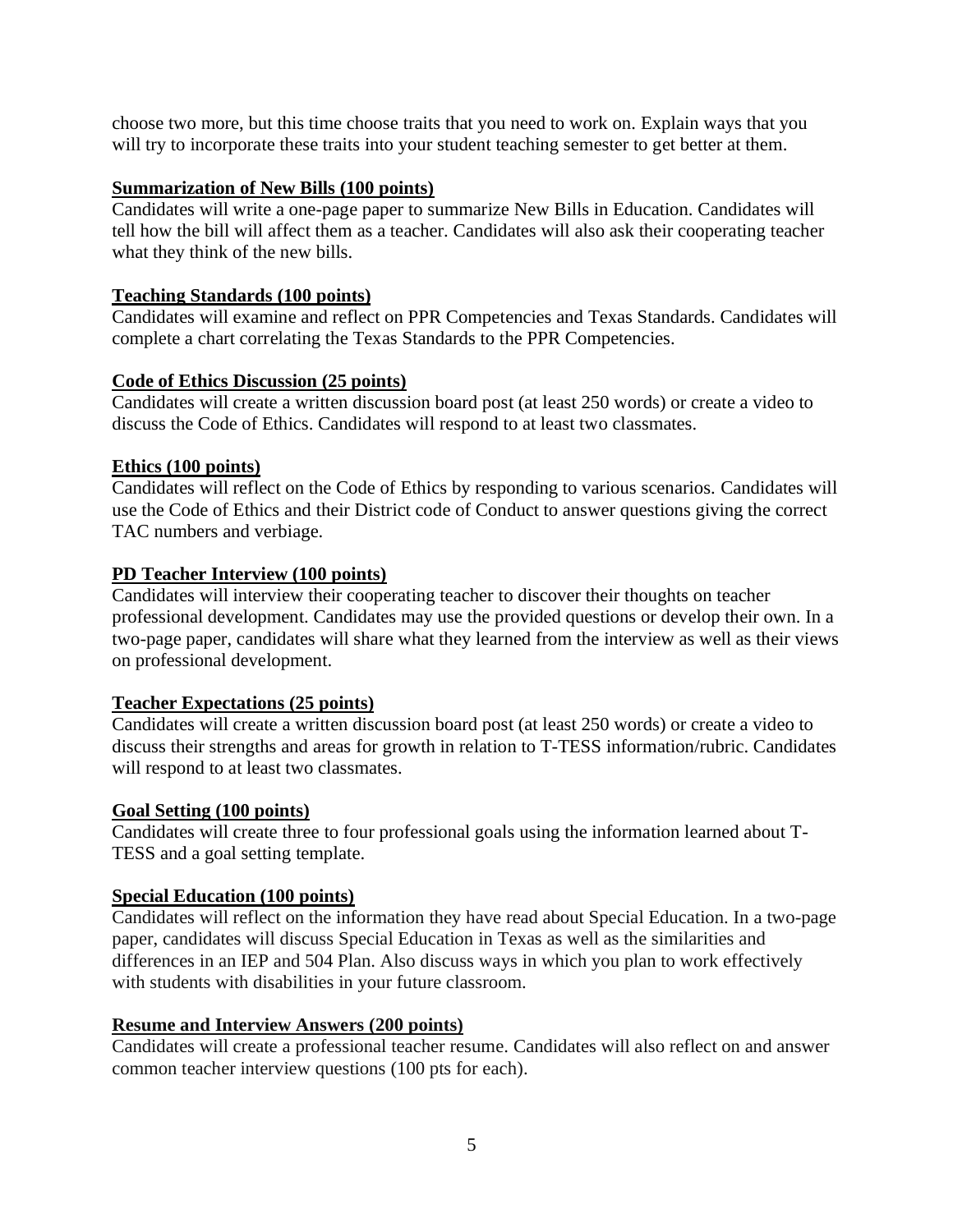| <b>Module</b>                                                                 | $\mu$ issignments ure une by 11.991 m of the une une. Eate work with hol be uccepted.<br><b>Assignments</b> | <b>Due Date</b> |
|-------------------------------------------------------------------------------|-------------------------------------------------------------------------------------------------------------|-----------------|
| Module 1: Goals for Texas Education                                           | <b>Introduction Video DB</b><br>$\bullet$                                                                   | Jan. $16th$     |
|                                                                               | $(25$ points)                                                                                               |                 |
|                                                                               | <b>Review Module Readings</b><br>$\bullet$                                                                  |                 |
|                                                                               | <b>Complete Performance</b>                                                                                 | Jan. 23rd       |
|                                                                               | Chart (100 points)                                                                                          |                 |
| Module 2: Trends in Education                                                 | <b>Review Module Readings</b><br>$\bullet$                                                                  |                 |
|                                                                               | <b>Complete Teacher</b>                                                                                     | Jan. 30th       |
|                                                                               | Reflection (100 points)                                                                                     |                 |
|                                                                               | <b>Complete Summarization</b><br>$\bullet$                                                                  |                 |
|                                                                               | of New Bills (100 points)                                                                                   | Feb. 6th        |
| Module 3: Teaching Standards                                                  | <b>Review Module Readings</b><br>$\bullet$                                                                  |                 |
|                                                                               | <b>Complete Teaching</b><br>$\bullet$                                                                       | Feb. $20th$     |
|                                                                               | Standards (100 points)                                                                                      |                 |
| Module 4: Ethics for Texas Education                                          | <b>Review Module Readings</b><br>$\bullet$                                                                  |                 |
|                                                                               | Code of Ethics Discussion                                                                                   | Feb. 27th       |
|                                                                               | $(25$ points)                                                                                               |                 |
|                                                                               | Complete Ethics (100<br>$\bullet$                                                                           | March 6th       |
|                                                                               | points)                                                                                                     |                 |
| Module 5: Professional Development                                            | <b>Review Module Readings</b><br>$\bullet$                                                                  |                 |
|                                                                               | Complete PD Teacher<br>$\bullet$                                                                            | March 27th      |
|                                                                               | Interview (100 points)                                                                                      |                 |
| Module 6: T-TESS Expectations                                                 | <b>Review Module Readings</b><br>$\bullet$                                                                  |                 |
|                                                                               | <b>Teacher Expectations</b><br>$\bullet$                                                                    | April 2nd       |
|                                                                               | Discussion (25 points)                                                                                      |                 |
|                                                                               | <b>Complete Goal Setting</b><br>$\bullet$                                                                   | April 10th      |
|                                                                               | $(100 \text{ points})$                                                                                      |                 |
| Module 7: 504 and Special Education                                           | <b>Review Module Readings</b><br>$\bullet$                                                                  |                 |
|                                                                               | <b>Complete Special</b><br>$\bullet$                                                                        | April 24th      |
|                                                                               | Education Paper (100                                                                                        |                 |
|                                                                               | points)                                                                                                     |                 |
| Module 8: Resume Writing and                                                  | <b>Review Module Readings</b><br>$\bullet$                                                                  |                 |
| <b>Interviewing Skills</b>                                                    | <b>Resume and Interview</b>                                                                                 | May $1st$       |
| This course syllabus is intended to be a quide and may be amended at any time | Questions (200 points)                                                                                      |                 |

#### **Course Assignments & Schedule** *Assignments are due by 11:59PM of the due date. Late work will not be accepted.*

**This course syllabus is intended to be a guide and may be amended at any time.**

## **Grading Policy**

No late work accepted without prior approval from the instructor. You are practicing to be a professional in a classroom. It is imperative that you turn in your work on time just as you expect your students to do. If you have a dyer emergency and cannot get your work in by the deadline, please email me as soon as possible, so we can discuss the ramifications. ALL late work grades will be reduced and will not receive the full grade/points. If there is no communication about the late work, the grade will be a 0.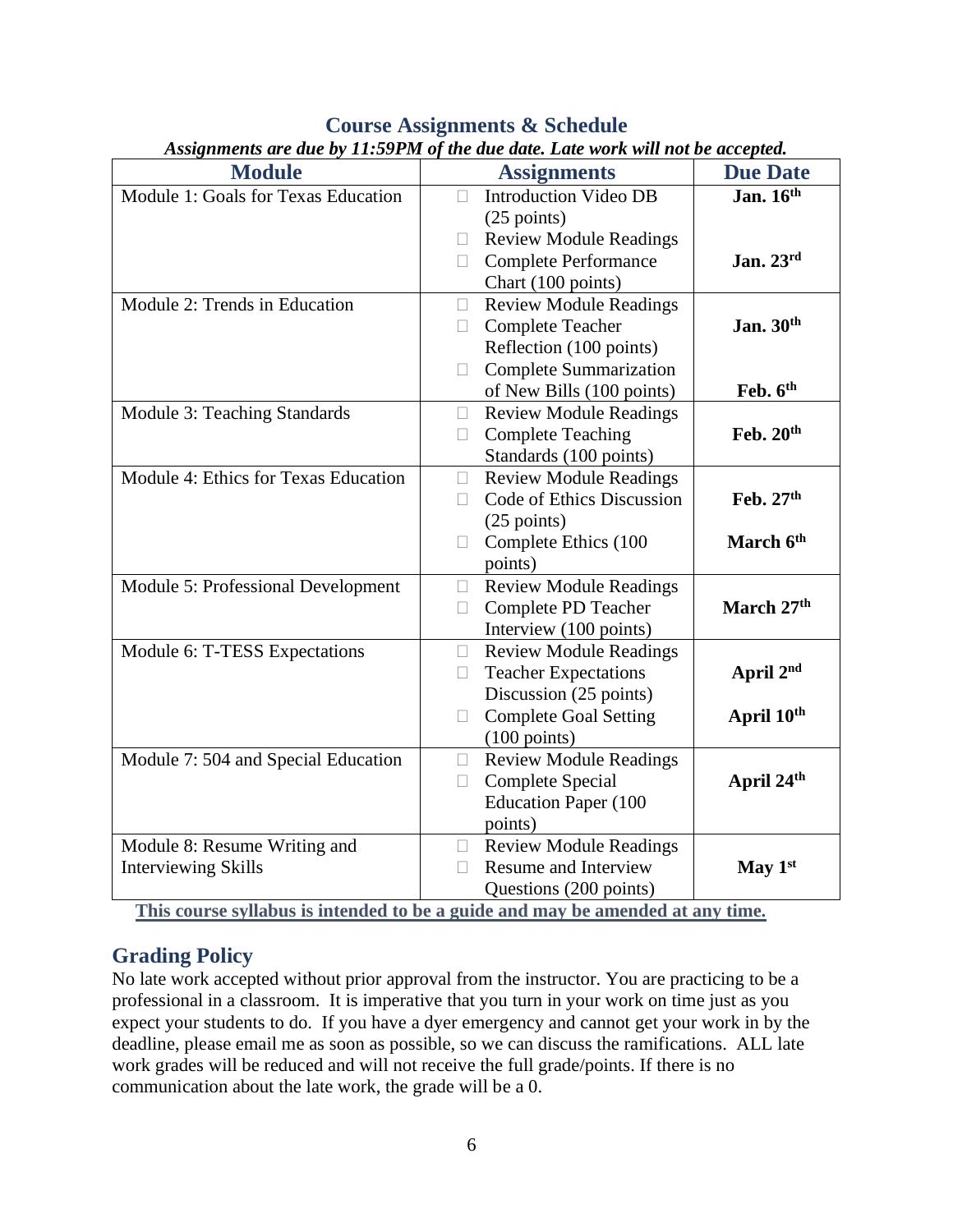# **Grading Scale:**

 $A= 90-100%$  $B = 80 - 89%$  $C = 70 - 79%$  $D= 60- 69%$  $F=$  less than 69%

## **University and Course Policies**

**Classroom Demeanor.** Candidates are expected to maintain professional and courteous behavior at all times. This includes being respectful to other both your peers and the instructor, arriving on time, being attentive, and following ethical behavior as outlined in the TEA Educator Code of Ethics. Importantly, this class will foster free expression, critical investigation, and the open discussion of ideas. This means that all of us must help create and sustain an atmosphere of tolerance, civility, and respect for the viewpoints of others. Similarly, we must all learn how to probe, oppose and disagree without resorting to tactics of intimidation, harassment, or personal attack. No one is entitled to harass, belittle, or discriminate against another on the basis of race, religion, ethnicity, age, gender, national origin, or sexual preference. Still, we will not be silenced by the difficulty of fruitfully discussing politically sensitive issues.

**Copyright Notice.** My lectures and course materials, including PowerPoint presentations, tests, outlines, and similar materials, are protected by copyright. I am the exclusive owner of copyright in those materials I create. You may take notes and make copies of course materials for your own use. You may not and may not allow others to reproduce or distribute lecture notes and course materials publicly whether or not a fee is charged without my express written consent. Similarly, you own copyright in your original papers and exam essays. If I am interested in posting your answers or papers on the course Bb page, I will ask for your written permission. ©2022

**Academic Integrity.** Students in this class are expected to demonstrate scholarly behavior and academic honesty in the use of intellectual property. A scholar is expected to be punctual, prepared, and focused; meaningful and pertinent participation is appreciated. Examples of academic dishonesty include but are not limited to: Turning in work as original that was used in whole or part for another course and/or professor; turning in another person's work as one's own; copying from professional works or internet sites without citation; collaborating on a course assignment, examination, or quiz when collaboration is forbidden.

**SRSU Distance Education Statement**. Students enrolled in distance education courses have equal access to the university's academic support services, such as library resources, online databases, and instructional technology support. For more information about accessing these resources, visit the SRSU website. Students should correspond using Sul Ross email accounts and submit online assignments through Blackboard, which requires secure login. Students enrolled in distance education courses at Sul Ross are expected to adhere to all policies pertaining to academic honesty and appropriate student conduct, as described in the student handbook. Students in web-based courses must maintain appropriate equipment and software,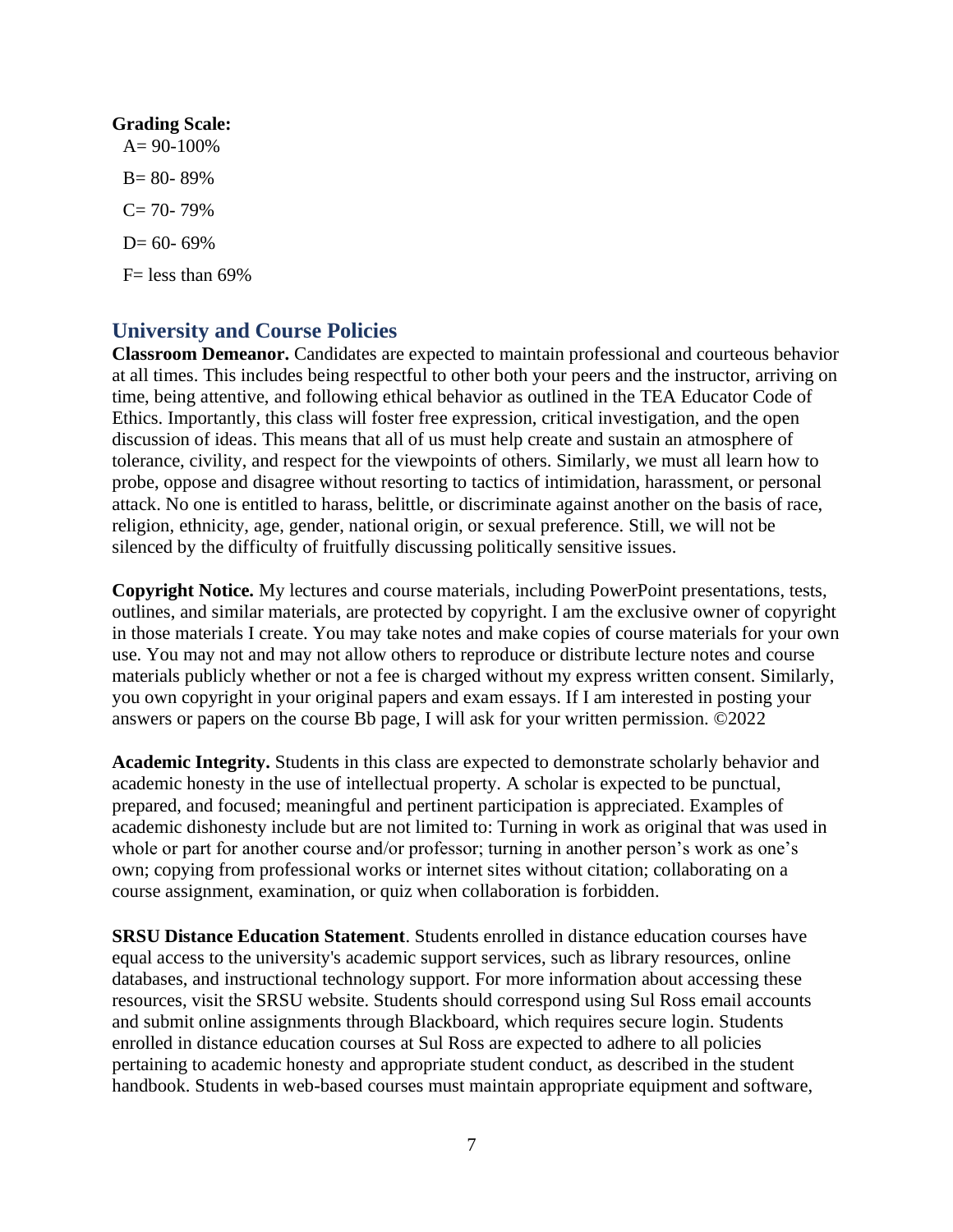according to the needs and requirements of the course, as outlined on the SRSU website. Directions for filing a student complaint are located in the student handbook.

**Technical Support.** The Support Desk is where you can direct your more technical questions. For example, the Support Desk can help you if you are having issues submitting a document, getting videos to play, or using Blackboard. The support desk is open 24 hours /7 days a week for your convenience.

You can reach the support desk:

- By calling 888.837.6055
- Via email blackboardsupport@sulross.edu
- Using resources from the Technology Support tab within blackboard
- Clicking the Support Desk graphic on the course homepage

**SRSU Library Services.** The Bryan Wildenthal Memorial Library in Alpine. Offers FREE resources and services to the entire SRSU community. Access and borrow books, articles, and more by visiting the library's website, [library.sulross.edu.](https://library.sulross.edu/) Off-campus access requires logging in with your LobolD and password. Librarians are a tremendous resource for your coursework and can be reached in person, by email [\(srsulibrary@sulross.edu\)](mailto:srsulibrary@sulross.edu), or phone (432-837-8123). The Southwest Texas Junior College (SWTJC) Libraries at Uvalde, Del Rio, and Eagle Pass. Offer additional access to library spaces and resources. Del Rio, Eagle Pass, and Uvalde students may also use online resources available through SWTJC website, [library.swtjc.edu.](https://library.swtjc.edu/)The SWTJC Libraries serve as pick-up locations for InterLibrary Loan (ILL) and Document Delivery from the Alpine campus.

**Americans with Disabilities Act.** SRSU Disability Services. Sul Ross State University (SRSU) is committed to equal access in compliance with Americans with Disabilities Act of 1973. It is SRSU policy to provide reasonable accommodations to students with documented disabilities. It is the student's responsibility to initiate a request each semester for each class. Alpine students seeking accessibility/accommodations services must contact Mary Schwartze Grisham, M.Ed., LPC, SRSU's Accessibility Services Coordinator at 432-837-8203 (please leave a message and we'll get back to you as soon as we can during working hours), or email [mschwartze@sulross.edu](mailto:mschwartze@sulross.edu) Our office is located on the first floor of Ferguson Hall (Suite 112), and our mailing address is P.O. Box C-122, SUI Ross State University, Alpine. Texas, 79832.

Any student who because of a disability, may require special arrangements in order to meet the course requirements should contact the instructor as soon as possible to make necessary arrangements. If an accommodation is needed, students must present their accommodation letter, obtained from Accessibility Services, as soon as possible. Please note that instructors are not permitted to provide classroom accommodations to a student until the appropriate verification has been received. Accessibility Services is in Ferguson Hall room 112. You can make an appointment by calling Mary Schwartze Grisham at 432 837-8203.

#### **RGC Disability statement:**

SRSU Disability Services. Sul Ross State University (SRSU) is committed to equal access in